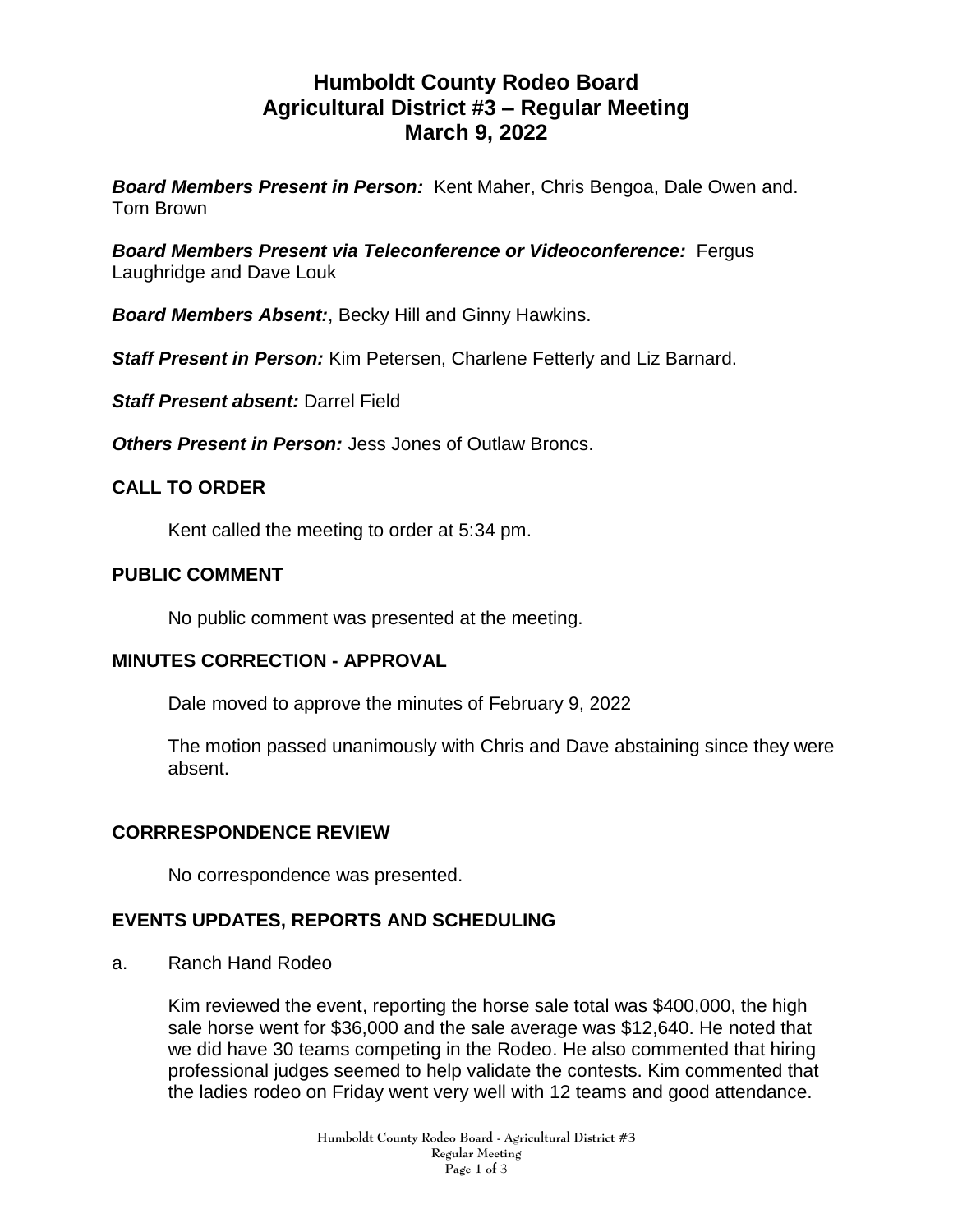Kim complimented Tom who did a great job moving stock to keep the event flowing properly. He also reports the event posted record bar sales.

No action was taken.

b. Jess Jones – New Years Eve Bronc Bash

The board informed Jess Jones that the New Years Eve date has been taken by another organization.

No action was taken.

### **WINNEMUCCA EVENTS COMPLEX (WEC)**

a. Stall Management

Kim informed the board that WEC staff will no longer provide RV / Stall reservation or check in services for event promoters renting the facility. He comments that staff will continue to clean stalls. Kim and staff are working on a comprehensive map of the RV and stalls so we can communicate available space to promoters.

No action was taken,

## **2021 - 2020 BUDGET REVIEW – MODIFICATION**

Kim presented the 2021–2022 budget including transactions posted through March 9, 2022. At about 60% of elapsed time: Tax revenues are at 85.13%; Ag District #3 revenues are at 161.77%; wage expenses are at 64.64%; and, services and supplies are at 58.55%. Kim notes that the disposal service is at 175.56% but a portion of that expense can be allocated to the Event Center disposal service account which has not been used. Event Center revenue is at 76.19%; wage expenses are at 95.13%; and, service and supply expenses are at 68.29%. Kim notes that Temporary Employee expenses are at 186.88% and Janitorial/Maintenance is at 102.60%. There will be allocation of the accounts to Ag District #3 expenses.

Kim comments that room tax is up again this year at 103.78% thus far. He anticipates room tax revenue reaching \$475,000 this year which will greatly enhance our capital projects budget providing the price of gas does not greatly impact travel.

No action was taken.

# **VOUCHERS – EXPENDITURES APPROVAL**

Vouchers will be available at the next meeting.

### **INFORMATION, PROPOSALS AND OR REQUESTS BY BOARD MEMBERS AND STAFF MEMBERS FOR CONSIDERATION AT FUTURE MEETINGS, INCLUDING**